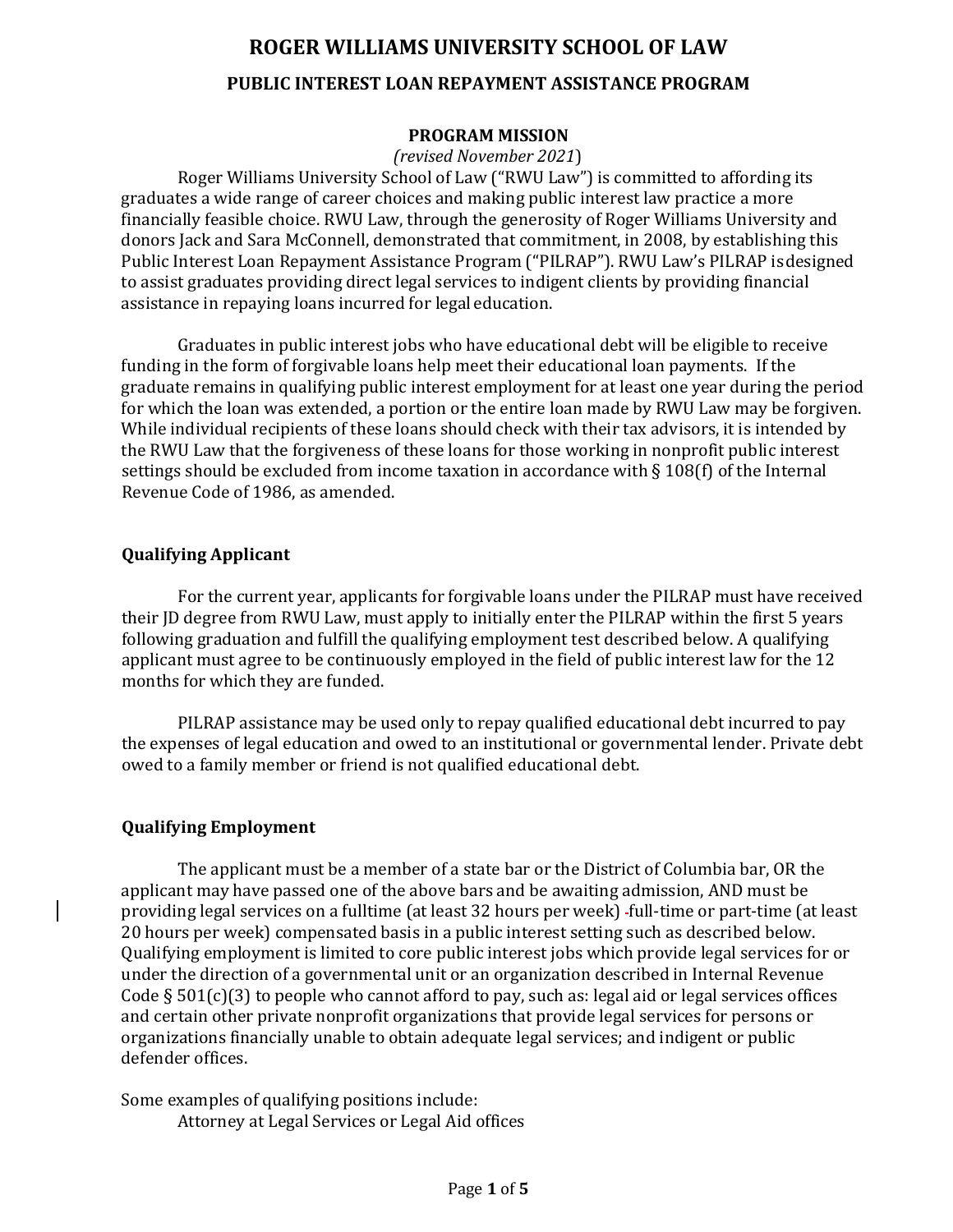Attorney at nonprofit organization qualifying for tax exemption under Internal Revenue Code  $\S 501(c)(3)$  and serving indigent clients Attorney at Indigent Defender or Public Defender office

Some examples of non-qualifying positions include:

Judicial clerkships Prosecutors Attorney at federal, state or municipal agency other than Public Defender offices Attorney working in a military Judge Advocate General's office Attorney working in an educational position Attorney working at a "Think-tank" or policy-making organization

# **Loan Status Eligibility Requirement**

Students may apply for the PILRAP loan if they are in repayment or if they intend on starting their loan repayment within three months of the application date. A graduate must be in repayment before PILRAP loans may be distributed and must remain in repayment throughout the term of the graduate's PILRAP loan. Graduates must be making educational loan payments to be eligible to receive benefits under the PILRAP Program. PILRAP assistance may be used only to repay qualified educational debt owed to an institutional or governmental lender.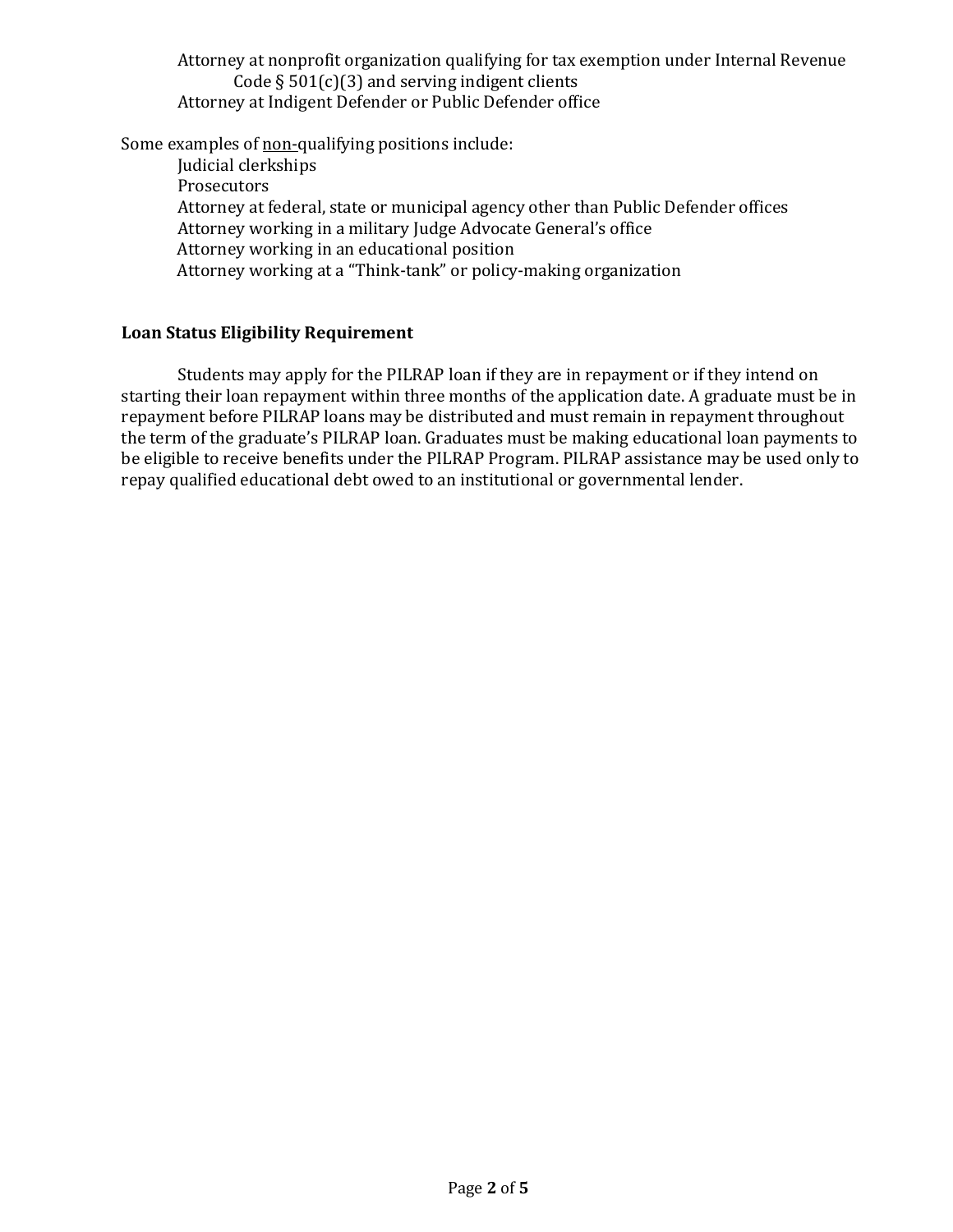# **Application Process**

A graduate must apply to first enter the PILRAP no later than the 1st day of May within five years after the graduate's date of graduation. The application shall be made on the form provided in Appendix A and shall be affirmed by the applicant to be true and complete at the time of submission. The application will not be considered complete unless accompanied by all required documentation specified on the application form. The applicant shall notify the PILRAP Committee in writing of any material change in circumstances after submitting the application or other new information that a reasonable person would consider in deciding to award, alter or revoke PILRAP assistance.

In deciding whether to award PILRAP assistance and the amount of the assistance, the PILRAP Committee may consider any factors that the Committee deems relevant, including but not limited to your income, your education debt, your employment, and in some instances, your broader financial picture based on documentation submitted with your application.

Applicants will be entitled to maximum payment of **up to** \$4000/year and an aggregate total of \$15,000, which may be funded over as many years as it takes to reach \$15,000.

Applicants awarded loans must sign a RWU Law promissory note in advance of any loan disbursement and also will be required to provide proof that a prior PILRAP loan was used to pay a lender before any loan will be forgiven in the next fiscal year.

Applications for an initial PILRAP loan and supporting documentation are **due on May 1st. Reapplication for subsequent loans is required each year by May 1st**. Decisions to grant applications for PILRAP loan assistance will be announced by the PILRAP Committee around May 15<sup>th</sup> and will include notification of the amount of annual assistance for the eligible year of public interest employment.

# **PILRAP Committee**

The PILRAP Program shall be administered by the PILRAP Committee. The PILRAP Committee shall be appointed by the Dean of RWU Law and shall consist of a fulltime member of the Law School faculty, the Assistant Director of Financial Aid, the Dean of Students, an alumnus of the law school, and a member of the bar of the State of Rhode Island.

The PILRAP Committee shall have absolute discretion to determine:

- 1. whether to award PILRAP assistance in a particularyear
- 2. how many PILRAP assistance awards to give in a particular year
- 3. whether to award PILRAP assistance to anapplicant
- 4. the amount of any PILRAP assistance
- 5. the method of payment of any PILRAP assistance
- 6. whether to alter or terminate PILRAP assistance
- 7. whether the conditions have been met that would support forgiving a PILRAP loan previously granted

The PILRAP Committee shall make all decisions by majority vote and shall have authority to propose amendments to these PILRAP rules and procedures that are adopted by majority vote of the PILRAP Committee. All proposed amendments to these PILRAP rules and procedures must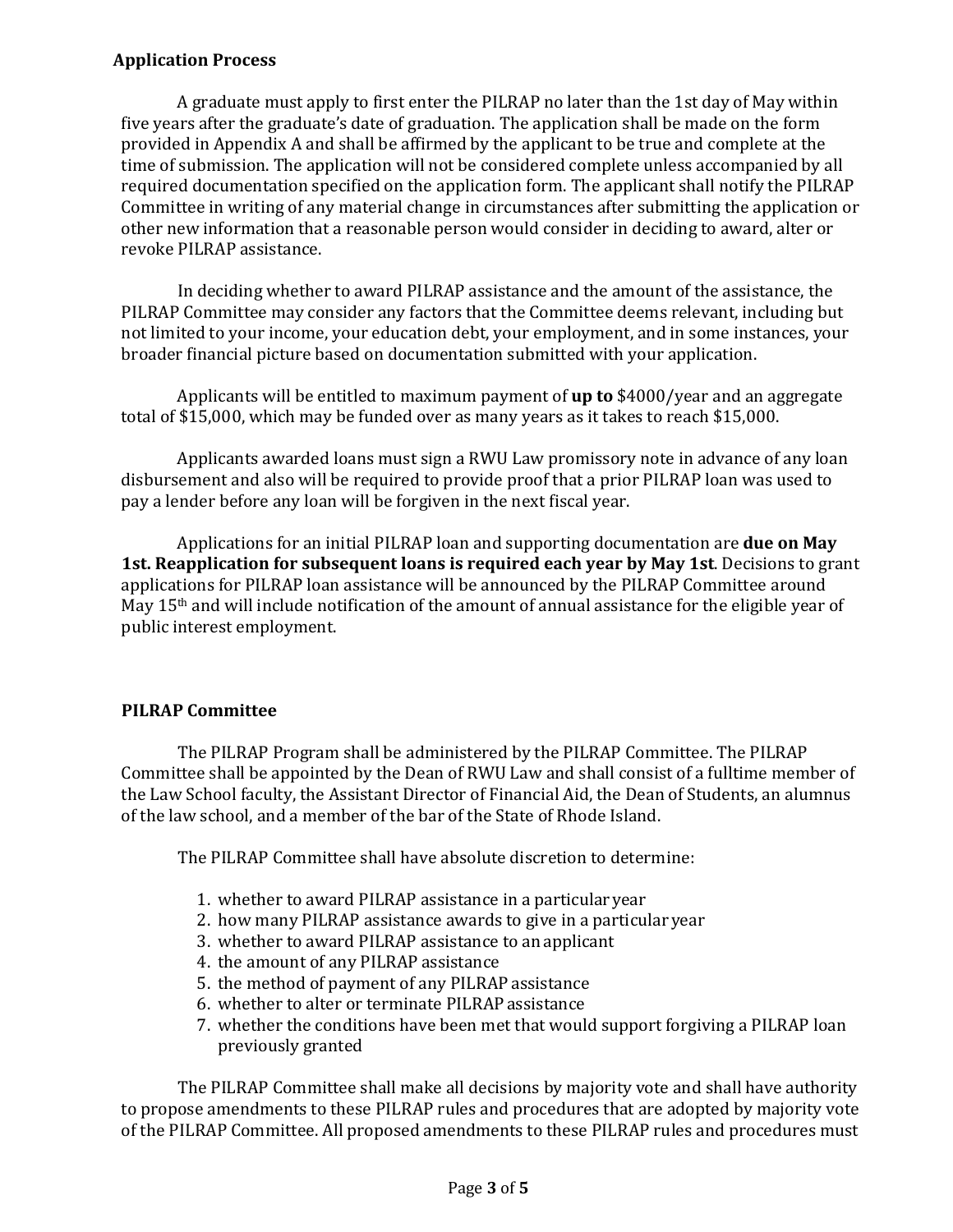also be approved by the Dean of RWU Law before they become effective.

### **Loan Forgiveness and Loan Repayment**

Forgiveness decisions for outstanding PILRAP loans are made by the PILRAP Committee by the last day of May each year. All documentation supporting forgiveness decisions (either a renewal application after year one or two, or a certification from a participant who has completed three years of qualifying public interest employment) must be received by May  $1<sup>st</sup>$  to justify forgiveness of all or a portion of the loan.

The PILRAP Committee, after reviewing the documentation supporting a graduate's request for forgiveness, shall be empowered to forgive a PILRAP loan at the conclusion of the required qualifying public interest employment for which a loan was extended. **The graduate is responsible for submitting the documentation supporting forgiveness that must include, inter alia¸ a written certification of the duration of the graduate's qualifying employment from the director or other supervising administrator of the qualifying public interest law office in which the graduate is or was employed and proof that the loan was used to pay qualified educational debt.** 

The PILRAP Committee shall also have discretion to forgive a PILRAP loan even if the graduate has not completed the full year of public interest employment for the which the loan was extended when the circumstances presented by the graduate warrant equitable consideration.

In the event that the loan is not forgiven in its entirety by RWU Law, the graduate will be required to repay the principal amount of the loan or any portion thereof not forgiven by RWU Law, together with interest thereon, on the unpaid principal balance. Interest will be calculated at the rate specified in the Promissory Note retroactive to the date of the original loan disbursement. The Promissory Note interest rate will be set as the current Federal Direct Unsubsidized Loan for Graduate or Professional Students interest rate at the time of the disbursement.

Notwithstanding anything to the contrary in this PILRAP description, the graduate certifies, by making application for PILRAP assistance, that all information provided to RWU Law in connection with the PILRAP is true and correct. If it is determined that a graduate has supplied, or caused another to supply, false information, the graduate shall be terminated immediately from participation/continued participation in the PILRAP and all loans previously made under the PILRAP to the graduate, including loans previously forgiven, will be immediately due and payable with interest. Interest, in such circumstances, will be calculated at the default rate specified in the Promissory Note. In addition, the Committee may in its discretion inform bar authorities of information that leads to termination of eligibility.

#### **Leaves from the PILRAP Program**

A program participant is permitted upon approval of the PILRAP Committee to take up to two years of leave from qualifying public interest employment for the purposes of attending to family responsibilities, relocation, further education, or other reason acceptable to the PILRAP Committee. During this period, he or she will not be eligible for additional program assistance, but repayment of PILRAP loans will not be necessary if the graduate declares in writing the intent to return to the program within two years. If the participant does not return to qualifying public interest employment within two years of commencement of his or her leave, then the